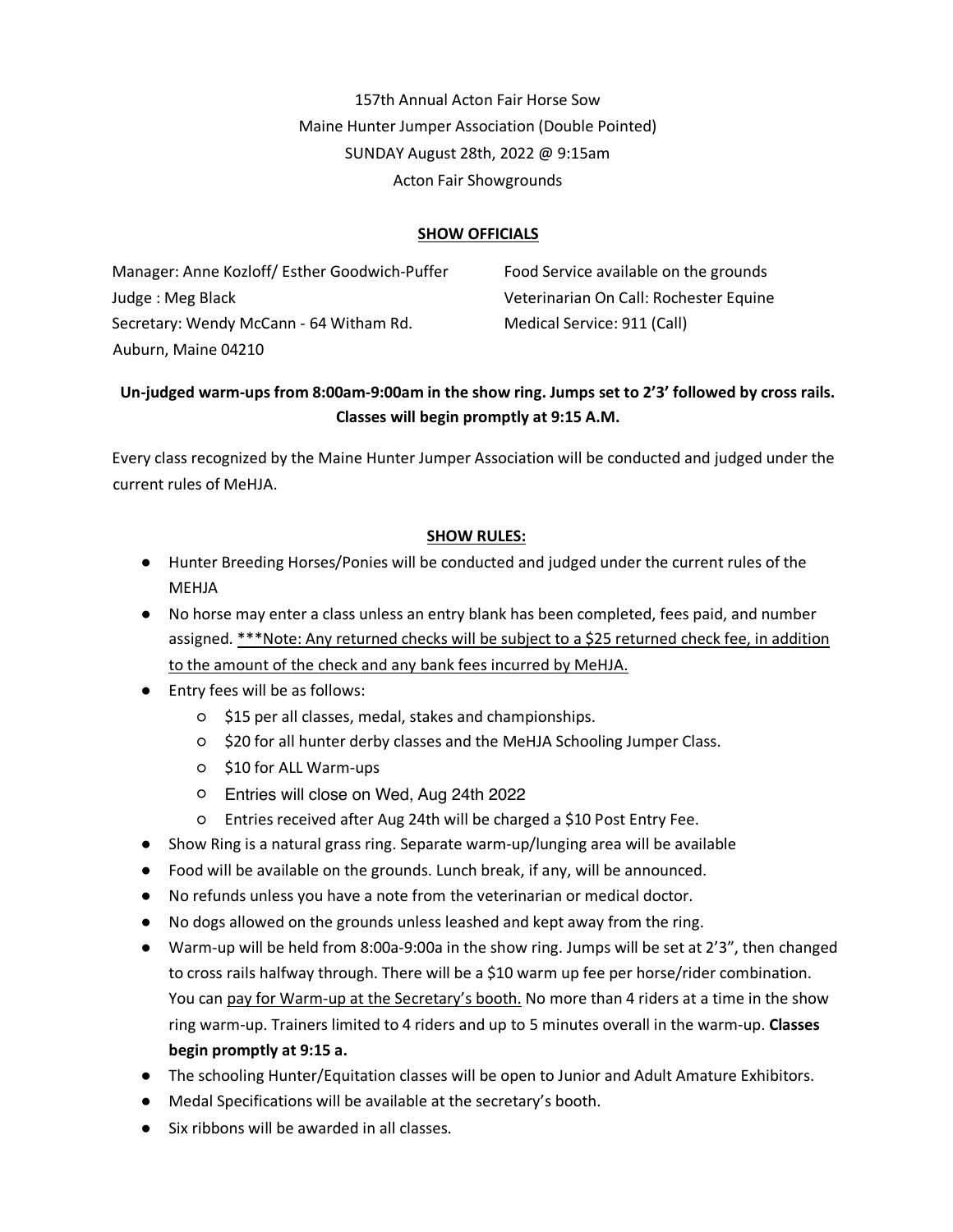- Championship and Stakes Classes: To be eligible, horse or rider (in equitation classes), must have entered, shown and been judged in the class in parenthesis ()
- Championship and Reserve Championship Ribbons will be awarded in the following divisions:
	- Easy Does It
	- Schooling Hunter
	- Special Working Hunter
	- Children's Working Hunter
- Thoroughbred Hunter
- Low Hunter
- Pre-Green Hunter
- Proof of current negative Coggins and Rabies are required (For in-state horses, dated within 36 month of show date. For out of state horses, dated within 6 months of show date)
- Hunter Derby Classes are not MeHJA pointed
- MeHJA Show Committee, its agents or employees, or the Acton Fair Grounds will not be responsible for any accident which may occur to rider, groom, attendant, spectator, animal, or equipment at the show. Nor will any of the aforementioned be held responsible for loss or destruction of any property or equipment or damage to/by animals at the show or on the grounds.
- On Class List, \* Indicates not MeHJA pointed.
- **WARNING: Under Maine State Law, an equine professional has limited liability for an injury or death resulting from the inherent risks of any equine activities.**

Class List on Following Page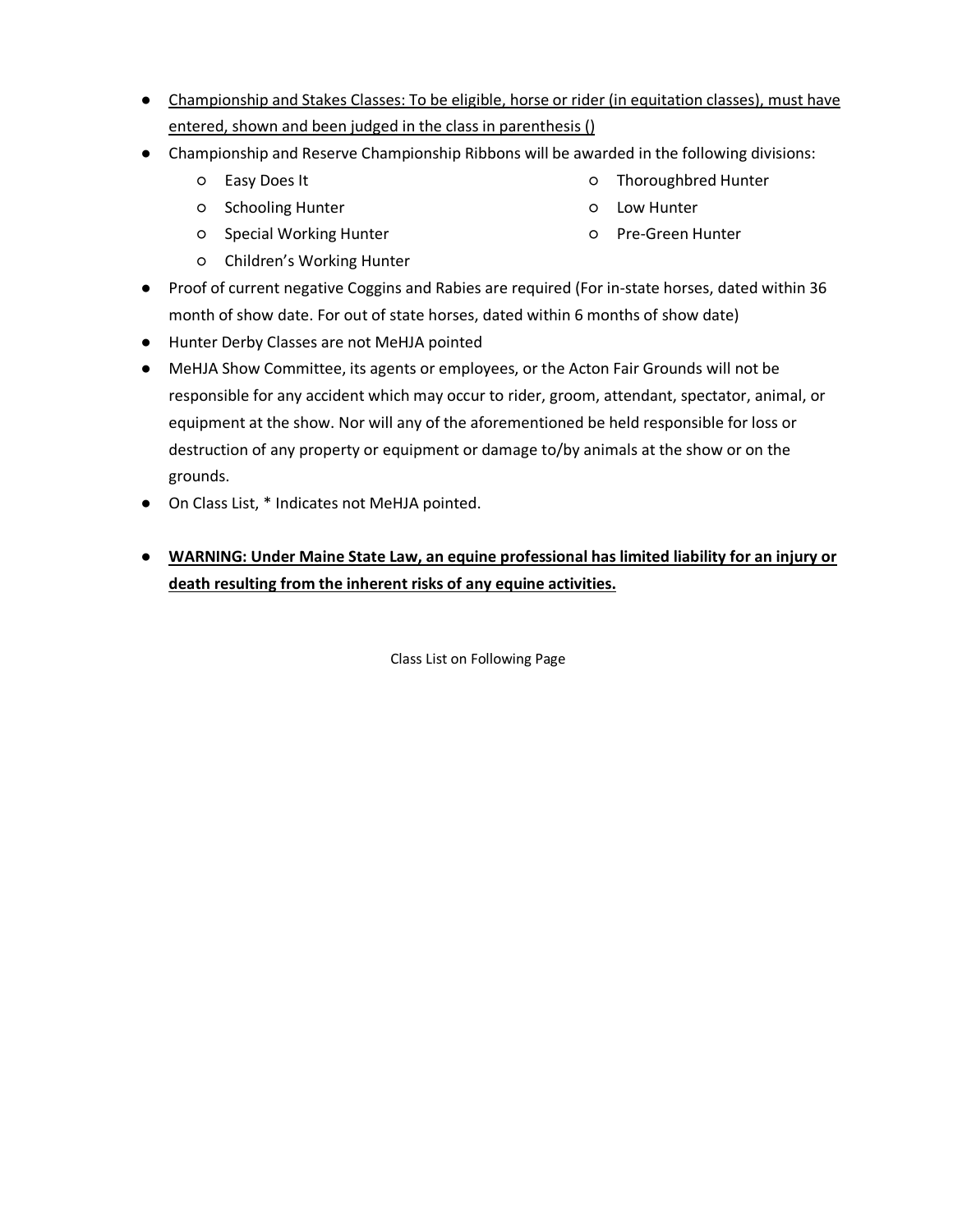## **157th Annual Acton Fair Horse Show**

## **Maine Hunter Jumper Association HORSE SHOW**

## **CLASS LIST**

Un-judged warm-up 8:00-9:00 A.M. 2'3" followed by cross-rails. Classes begin at 9:15 A.M. \*Indicates not MeHJA Pointed

- 1. Hunter Breeding Ponies
- 2. Hunter Breeding Horses
- 3. Leadline Hunter Seat Equitation (Riders 7 & Under)
- 4. Leadline Hunter Seat Pleasure Horse/Pony (Riders 7 & Under)
- 5. Walk-Trot Hunter Seat Equitation (Riders 10 & Under)
- 6. Walk-Trot Hunter Seat Pleasure Horse/Pony (Riders 10 & Under)
- 7. \*Downeast Walk-Trot Poles Medal (Riders 10 & Under)
- 8. MeHJA Walk-Trot Poles Medal (Open to Any W/T Riders)
- 9. Short Stirrup Equitation On the Flat
- 10. Easy Does It Hunter Under Saddle
- 11. Short Stirrup Equitation O/F (18")
- 12. Long Stirrup Equitation on the Flat
- 13. Long Stirrup Equitation O/F (18")
- 14. MeHJA Short/Long Stirrup Medal
- 15. Easy Does It Hunter O/F (18")
- 16. Easy Does It Hunter Stake (18")
- 17. \*Downeast Short/Long Stirrup Medal (18")
- 18. \*18" Hunter Derby (*Open to horse/rider combinations who have not previously shown over 2'. May be combined with class 18 if less than 6 entries. )*
- 19. \*18" Hunter Derby (*Open to horse/rider combinations who have not previously shown over 2')*
- 20. Pre-Green Hunter Under Saddle
- 21. Pre-Green Hunter O/F (2'-2'3")
- 22. Pre-Green Hunter Stake (2'-2'3")
- 23. Schooling Hunter Equitation on the Flat *(Open to Adult Amateurs and Junior riders)*
- 24. Schooling Hunter Under Saddle
- 25. MeHJA Bo Dutton Memorial Pleasure Horse/Pony *- (Open to members & non-members)*
- 26. Hunter Pleasure Horse
- 27. Schooling Hunter O/F (2'3") *(Open to Adult Amateurs and Junior Riders)*
- 28. Schooling Hunter Stake (2'3")
- 29. MeHJA Modified Medal
- 30. \*Downeast Modified Junior Medal (2'3") *may be combined with class 30 if less than 3 riders*
- 31. \*Downeast Modified Adult Medal (2'3")
- 32. \*2'3" Hunter Derby (*Open to all riders of any status that are not eligible for the 18" Hunter Derby)*
- 33. Hunter Hack Horse

## **\*\*30 Minute Warm Up Break for 2'6"-2'9" Classes\*\***

- 34. Special Working Hunter Under Saddle
- 35. Special Working Hunter O/F (2'6")
- 36. Special Working Hunter Stake
- 37. \*Downeast Mini Medal (2' Small/Med Ponies, 2'6" Large Ponies/Horses)
- 38. Thoroughbred Hunter Under Saddle